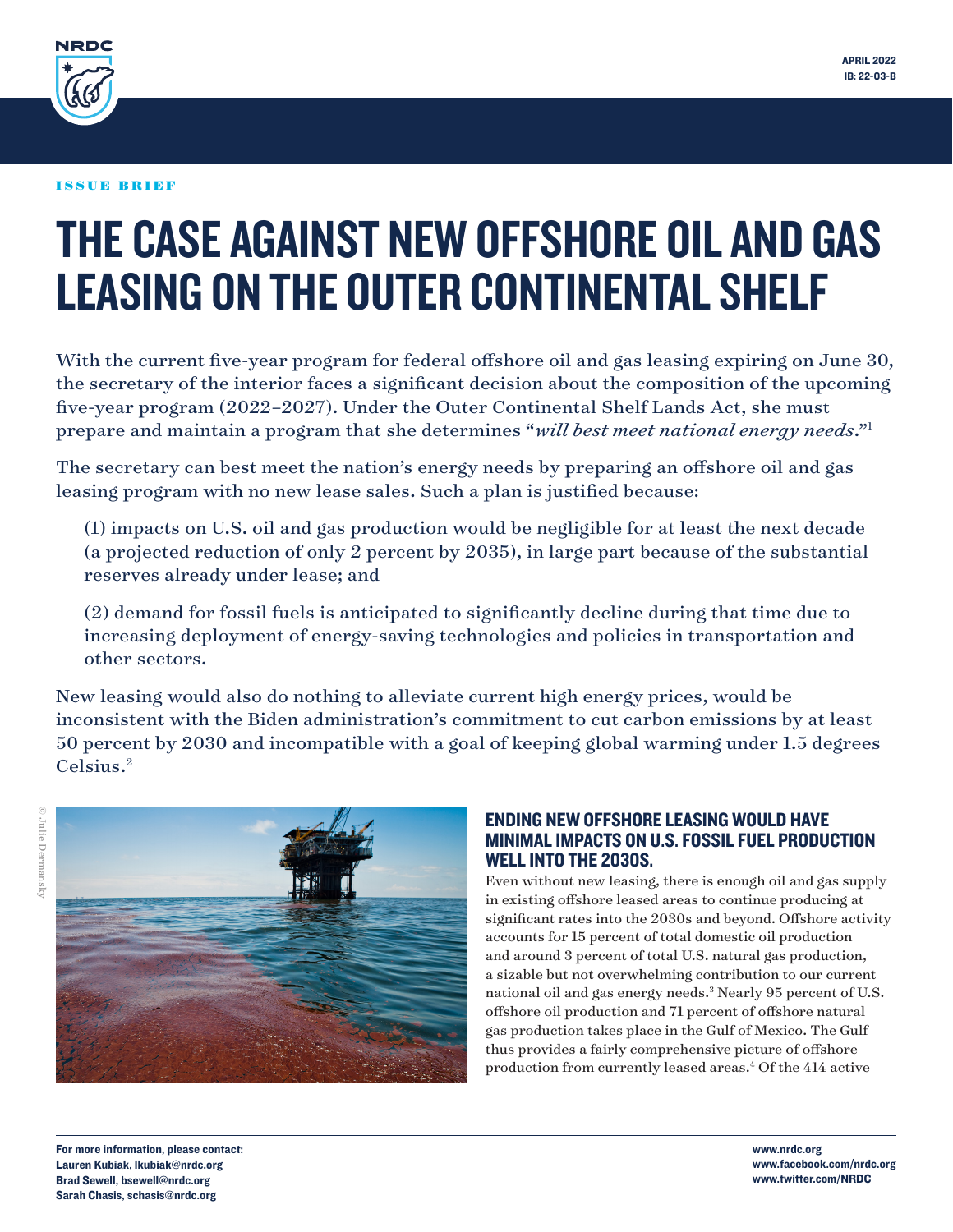<span id="page-1-0"></span>fields there, 384 were producing as of the end of 2019. These leased areas have been estimated to contain 4,652 million barrels of "proved plus probable" oil reserves, and 6,103 billion cubic feet of natural gas reserves for a combined total of 5,740 million barrels of oil equivalent, enough to fuel 215 million cars for a year.<sup>5</sup> In addition to these "proved plus probable" reserves, there are also substantially greater amounts of already discovered oil and gas resources that could become economically viable in these leased areas.<sup>6</sup>

Energy system experts at OnLocation, a leading energy analytics and consulting firm, modeled the effects of no new oil and gas leasing in the Gulf beginning in 2021[.7](#page-4-0) They concluded that production would not change until 2027, with a negligible decline after that, compared with a scenario that assumed continued new leasing (the Energy Information Administration Annual Energy Outlook 2021 Reference Case). The analysts projected that, even in 2035, U.S. oil production would be 13.5 million barrels per day without new Gulf leasing, a decline of only 2.3 percent from the continued leasing scenario, as shown in Figure 1.[8](#page-4-0)

Analysts at Rystad Energy, a business intelligence and research firm, have conducted studies on the production impacts of a ban on new offshore leasing in the Gulf of Mexico using their own model and reference case and found similar results[.9](#page-4-0)

These projected production declines would have a negligible impact on oil prices. There would be no effect on prices until 2030 under the no new leasing scenario. In 2035, projected gasoline prices could be 2 cents per gallon higher than under the continued new leasing scenario, a hike of less than 1 percent.<sup>10</sup> This assumes moderate demand. If demand is actually lower due to more rapid deployment of cleaner technologies, there may well be no price increase. In all, this analysis reinforces that new offshore leasing will have no effect on current high energy prices. Resources in newly leased areas take about five years to come online. As a result, rather than being part of a short term solution, new leasing will only lock the nation into future decades of pollution and climate warming and hinder the nation's move into a clean energy future.

## DEMAND FOR FUEL IS DECREASING, IN PART DUE TO STATE AND FEDERAL TRANSPORTATION POLICIES.

Continued industry access to existing leases would leave ample time for the nation to transition to a cleaner energy future that includes renewable energy and more efficient and electric vehicles. This transition is already underway and is expected to accelerate.[11](#page-4-0) In fact, a decline in offshore oil and gas production with no new leasing would be more than offset by an anticipated drop in fuel consumption. Rhodium Group, a leading independent energy research firm, forecast the effects of federal and state vehicle and utility sector policies that were on the books as of May 2021. Analysts found that by 2027, demand for transportation fuels (which accounts for about 70 percent of U.S. petroleum consumption) will be 8 to 12 percent below 2019 levels, and that by 2030, demand will be 10 to 15 percent below 2019 levels.<sup>[12](#page-4-0)</sup>

In comparison, the 2030 impact OnLocation projects in a nonew-leasing scenario amounts to only around a 1.3 percent reduction in total U.S. oil production, an amount dwarfed by projected demand reductions.<sup>13</sup><br>projected demand reductions.<sup>13</sup>



#### FIGURE 1: UNITED STATES CRUDE OIL PRODUCTION UNDER BUSINESS-AS-USUAL OFFSHORE LEASING VERSUS NO OFFSHORE NEW LEASING

*Source:* OnLocation, NEMS Analysis of a Moratorium on New Offshore Leasing in the Gulf of Mexico, January 2022.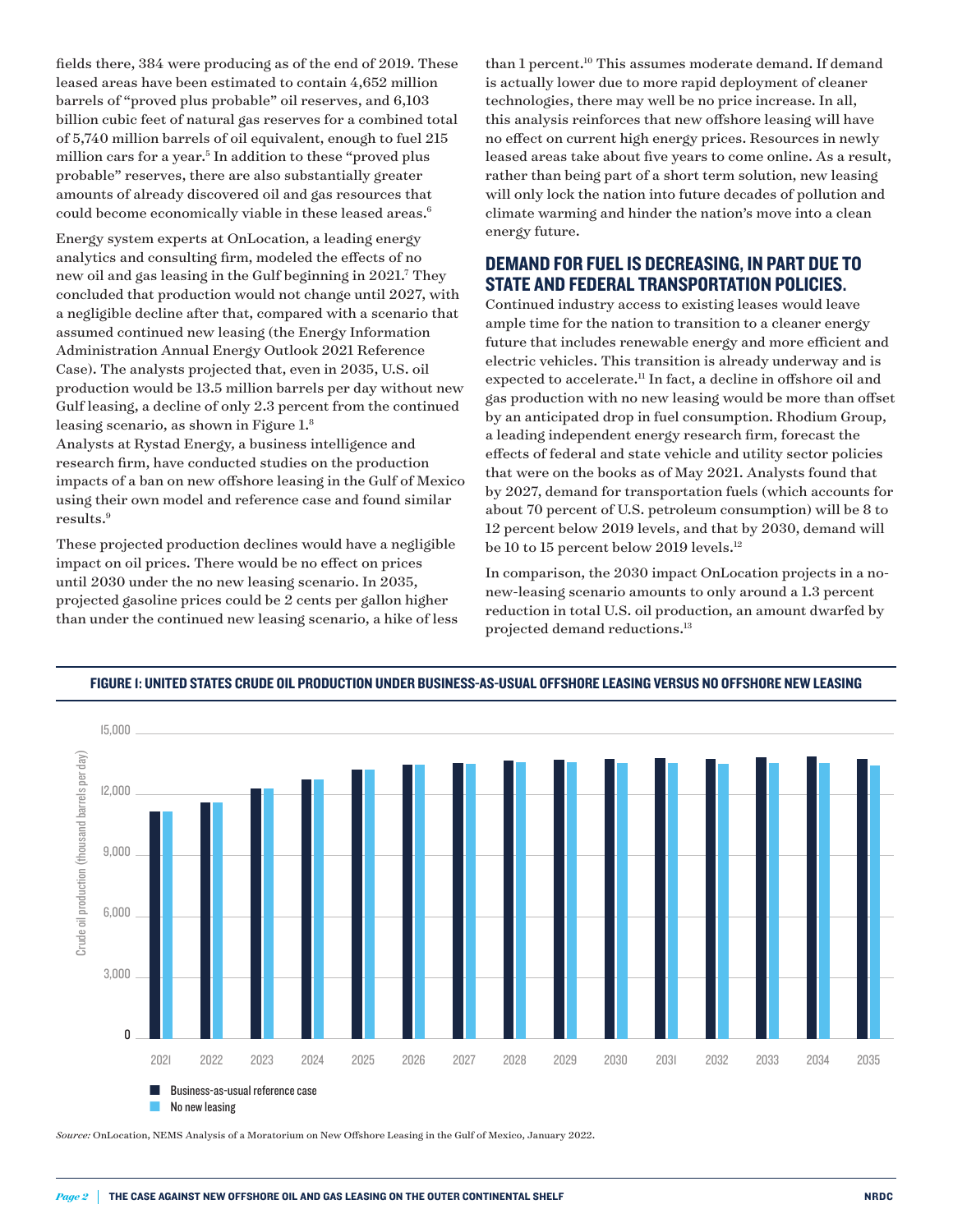<span id="page-2-0"></span>

Additional vehicle policies currently under consideration at the state and federal levels, if implemented, will further decrease oil demand. For example, Rhodium Group analysts looked at the potential demand impact of anticipated future federal policies, such as electric vehicle tax incentives and public charging grants as well as more stringent Environmental Protection Agency (EPA) emissions standards. They found that federal incentives for electric vehicles and charging infrastructure (such as those included in recent legislative proposals) would cut gasoline and diesel demand by about another 4 percent by 2030. A strengthened emissions standard for light-duty vehicles could cut demand by an additional 7 percent. $^{14}$  $^{14}$  $^{14}$ 

Policy trends point to an even greater decrease in domestic oil demand beyond the levels anticipated by Rhodium Group. At the national level, President Biden has already set a goal of having zero-emission vehicles (ZEVs) account for 50 percent of all new vehicle sales by 2030, and there is growing support for a more ambitious federal goal of 100 percent ZEV sales by 2035.[15](#page-4-0) At the state level, California is leading the way with a commitment to 100 percent ZEV sales by 2035 and its requirement that all new medium- and heavy-duty truck sales be zero-emission by 2045. Other states are expected to follow suit.<sup>[16](#page-4-0)</sup>

## WE NEED TO SHARPLY CURB OIL PRODUCTION AND CONSUMPTION TO STAY UNDER 1.5 °C OF WARMING.

New offshore oil and gas leasing would make it even more challenging to keep global warming below 1.5 degrees Celsius by the end of this century, which is what scientists have determined is necessary to prevent catastrophic climate change impacts[.17](#page-4-0) It is a figure the Biden administration has committed (and recommitted) to working toward. Staying below this limit will require quick and aggressive action to reduce global dependency on fossil fuels and invest in new, clean energy technologies and options. A policy of no new offshore oil and gas leasing would do exactly that.[18](#page-4-0)

To help stay below the 1.5 °C limit, the Biden administration has committed to a 50 percent reduction in U.S. emissions by 2030 and net-zero emissions by 2050.[19](#page-4-0) According to NRDC's models, the United States will need to reduce transportation emissions by 40 percent below 2005 levels by 2030 in order to achieve the  $2050$  goal.<sup>20</sup> However, as shown in Figure 2, business-as-usual oil production projections are wildly out of step with meeting these climate commitments and much steeper oil production declines will be necessary to achieve this goal.<sup>21</sup>

If the administration is serious about being a leader on climate action, meeting its international agreement obligations, and accelerating the transition to a clean energy economy, it should not schedule new offshore oil and gas lease sales in the next five-year OCS leasing program.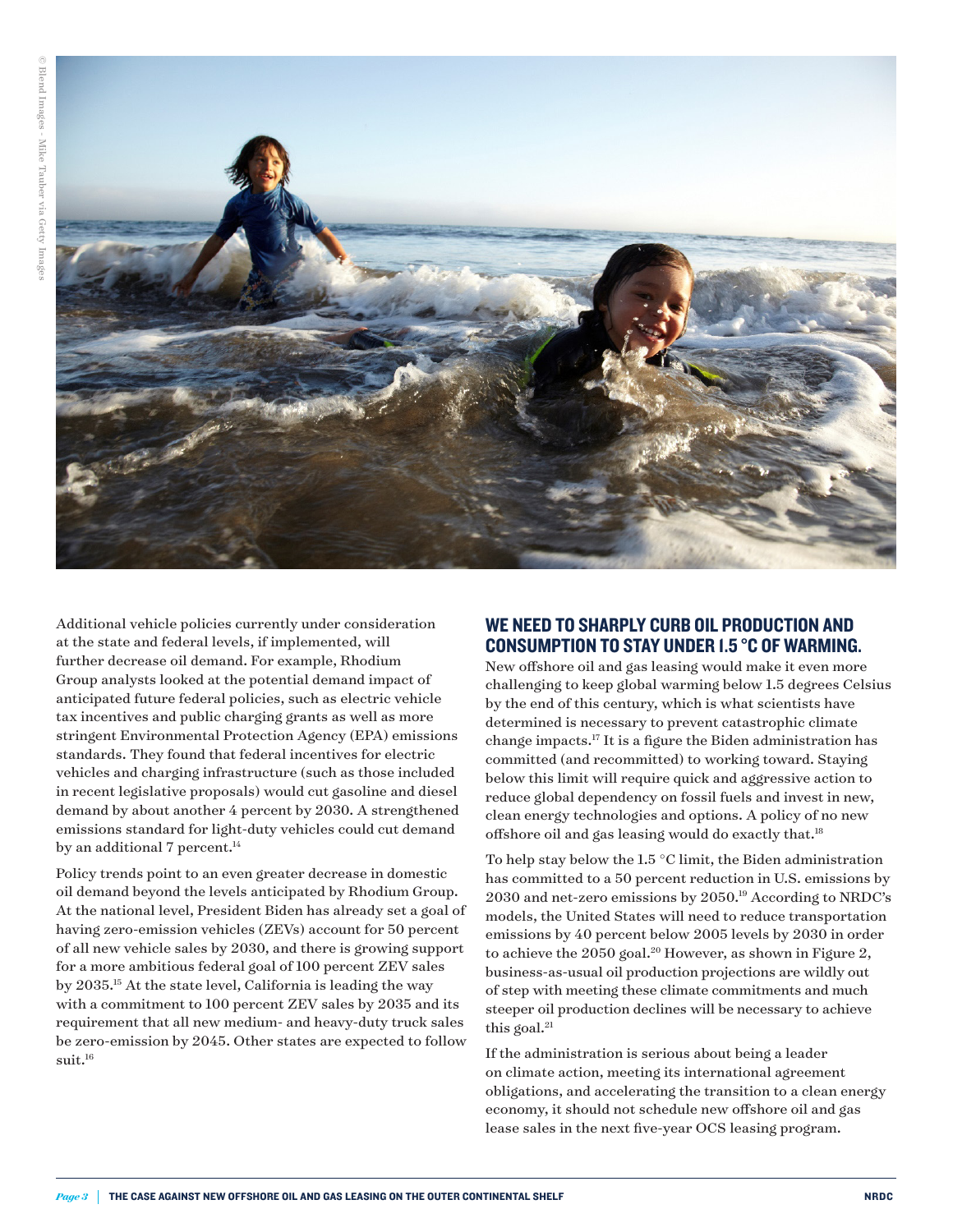#### FIGURE 2: HOW BUSINESS-AS-USUAL FOSSIL FUEL PRODUCTION IS INCONSISTENT WITH CLIMATE ACTION

<span id="page-3-0"></span>

*Source:* Rachel Fakhry and Starla Yeh, "The Biden Administration Must Swiftly Commit to Cutting Climate Pollution at Least 50 Percent by 2030," NRDC, March 2021, [https://www.](https://www.nrdc.org/sites/default/files/2030-biden-climate-pollution-ib.pdf) [nrdc.org/sites/default/files/2030-biden-climate-pollution-ib.pdf](https://www.nrdc.org/sites/default/files/2030-biden-climate-pollution-ib.pdf) and EIA, Annual Energy Outlook 2021, Appendix D, "Crude Oil Production," February 3, 2021, [https://www.eia.gov/](https://www.eia.gov/outlooks/aeo/pdf/appd.pdf) [outlooks/aeo/pdf/appd.pdf.](https://www.eia.gov/outlooks/aeo/pdf/appd.pdf) [22](#page-4-0)

### **CONCLUSION**

The secretary of the interior should propose no new leasing in the upcoming five-year program for offshore oil and gas leasing. Given the substantial reserves already under lease, stopping new leasing would have minimal projected impacts on U.S. fossil fuel production through at least 2035. These negligible impacts will be more than made up by the country's anticipated energy conservation gains. Indeed, just the federal and state-level efficiency policies that are currently

in place will produce energy savings that dwarf the projected production reduction from no new leasing.

To meet our climate commitments, the United States must significantly reduce its current level of fossil fuel exploitation and not develop fossil fuel reserves in new areas. The secretary of the interior should use her discretion to propose a step in the right direction: no new offshore leasing.